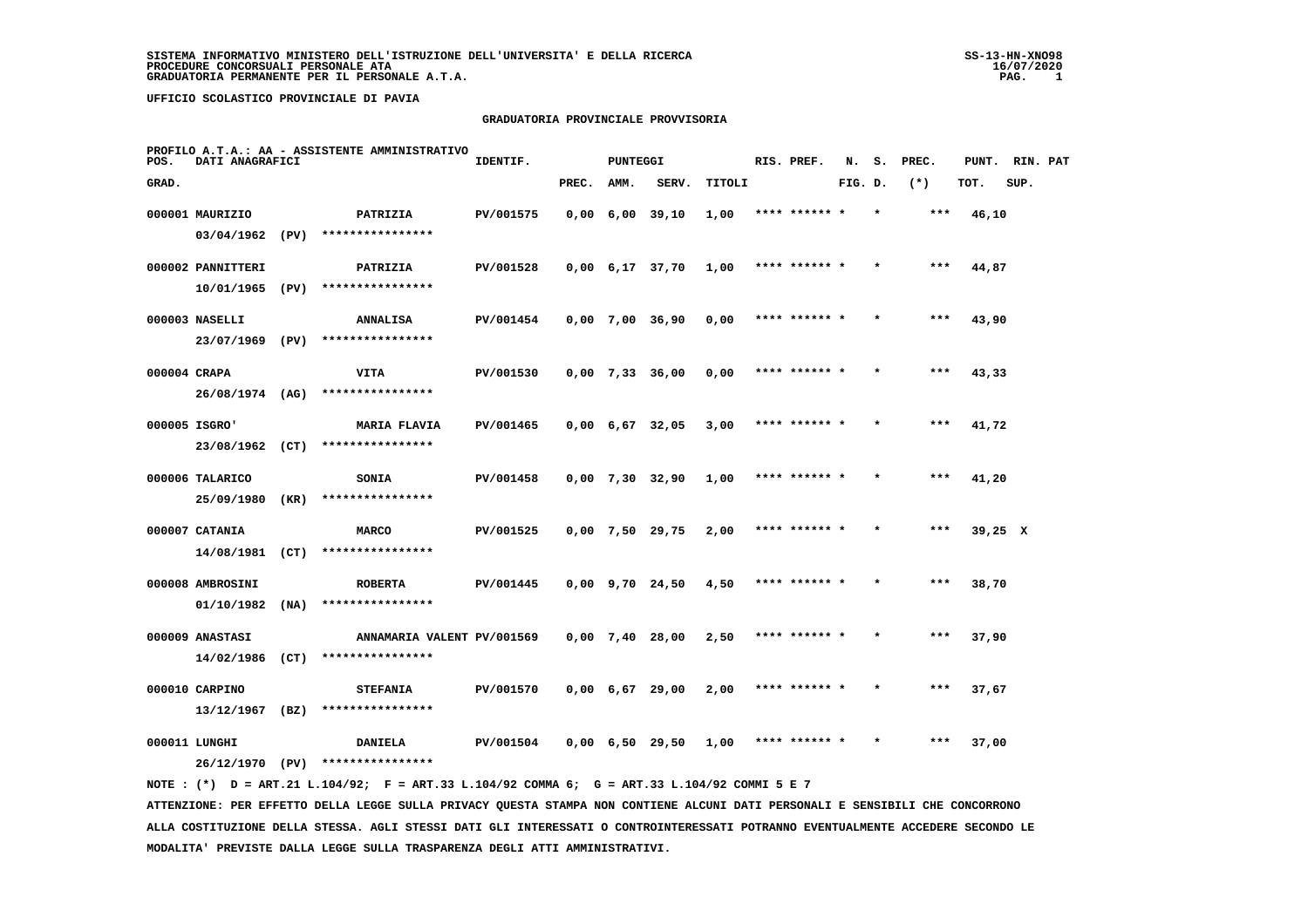### **GRADUATORIA PROVINCIALE PROVVISORIA**

| POS.         | DATI ANAGRAFICI                       |      | PROFILO A.T.A.: AA - ASSISTENTE AMMINISTRATIVO | IDENTIF.  |       | <b>PUNTEGGI</b> |                               |               | RIS. PREF.    | N.      | s. | PREC. | PUNT. RIN. PAT |      |  |
|--------------|---------------------------------------|------|------------------------------------------------|-----------|-------|-----------------|-------------------------------|---------------|---------------|---------|----|-------|----------------|------|--|
| GRAD.        |                                       |      |                                                |           | PREC. | AMM.            | SERV.                         | <b>TITOLI</b> |               | FIG. D. |    | $(*)$ | TOT.           | SUP. |  |
|              | 000012 INFUSINO<br>$20/10/1970$ (CZ)  |      | ANNA<br>****************                       | PV/001544 |       |                 | $0,00 \quad 6,67 \quad 29,10$ | 1,00          | **** ****** * |         |    | ***   | 36,77          |      |  |
|              | 000013 BARTOLOZZI                     |      | <b>ERMELINDA</b><br>****************           | PV/001524 |       |                 | $0,00$ 7,33 28,00             | 0,00          | **** ****** * |         |    | $***$ | 35,33          |      |  |
|              | $09/09/1964$ (NA)<br>000014 MORELLO   |      | <b>CARMELA</b>                                 | PV/001497 |       |                 | $0,00$ $9,00$ $24,50$         | 1,00          | **** ****** * |         |    | ***   | 34,50          |      |  |
|              | 22/08/1984 (RC)<br>000015 MANGIACAPRA |      | ****************<br>IMMACOLATA                 | PV/001522 |       |                 | $0,00$ 7,00 25,70             | 1,00          | **** ****** * |         |    | ***   | 33,70          |      |  |
| 000016 FORTE | $16/08/1978$ (NA)                     |      | ****************<br><b>IOLANDA</b>             | PV/001486 |       |                 | $0,00$ 6,67 25,50             | 0,00          | **** ****** * |         |    | ***   | 32,17          |      |  |
|              | $15/07/1969$ (SA)<br>000017 FEDERICO  |      | ****************<br><b>ALESSANDRA</b>          | PV/001441 |       |                 | $0,00$ 8,50 20,50             | 2,50          | **** ****** * |         |    | ***   | 31,50          |      |  |
|              | 18/02/1978                            | (BS) | ****************                               |           |       |                 |                               |               |               |         |    |       |                |      |  |
|              | 000018 SELVAGGI<br>28/01/1975         | (KR) | <b>GIUSEPPE</b><br>****************            | PV/001446 |       |                 | $0,00$ 8,00 18,40             | 4,50          | **** ****** * |         |    | ***   | 30,90          |      |  |
|              | 000019 CAGGIANO<br>08/02/1984 (AV)    |      | <b>ROSARIA</b><br>****************             | PV/001464 |       |                 | $0,00$ 9,90 16,30             | 4,50          | **** ****** * |         |    | ***   | 30,70          |      |  |
|              | 000020 TINNIRELLO<br>11/08/1987       | (RG) | GRAZIA MARIA MEL PV/001521<br>**************** |           |       |                 | $0,00$ 7,40 22,25             | 1,00          | **** ******   |         |    | ***   | 30,65          |      |  |
|              | 000021 CATANZARO<br>09/09/1985        | (ME) | <b>FRANCESCA</b><br>****************           | PV/001480 |       |                 | 0,00 10,00 18,70              | 1,80          | **** ****** * |         |    | ***   | 30,50          |      |  |
|              | 000022 FURNARI<br>22/07/1982          | (ME) | <b>MARIA ELISA</b><br>****************         | PV/001462 |       |                 | $0,00$ $9,60$ $16,00$         | 4,50          | **** ****** * |         |    | $***$ | 30,10          |      |  |
|              |                                       |      |                                                |           |       |                 |                               |               |               |         |    |       |                |      |  |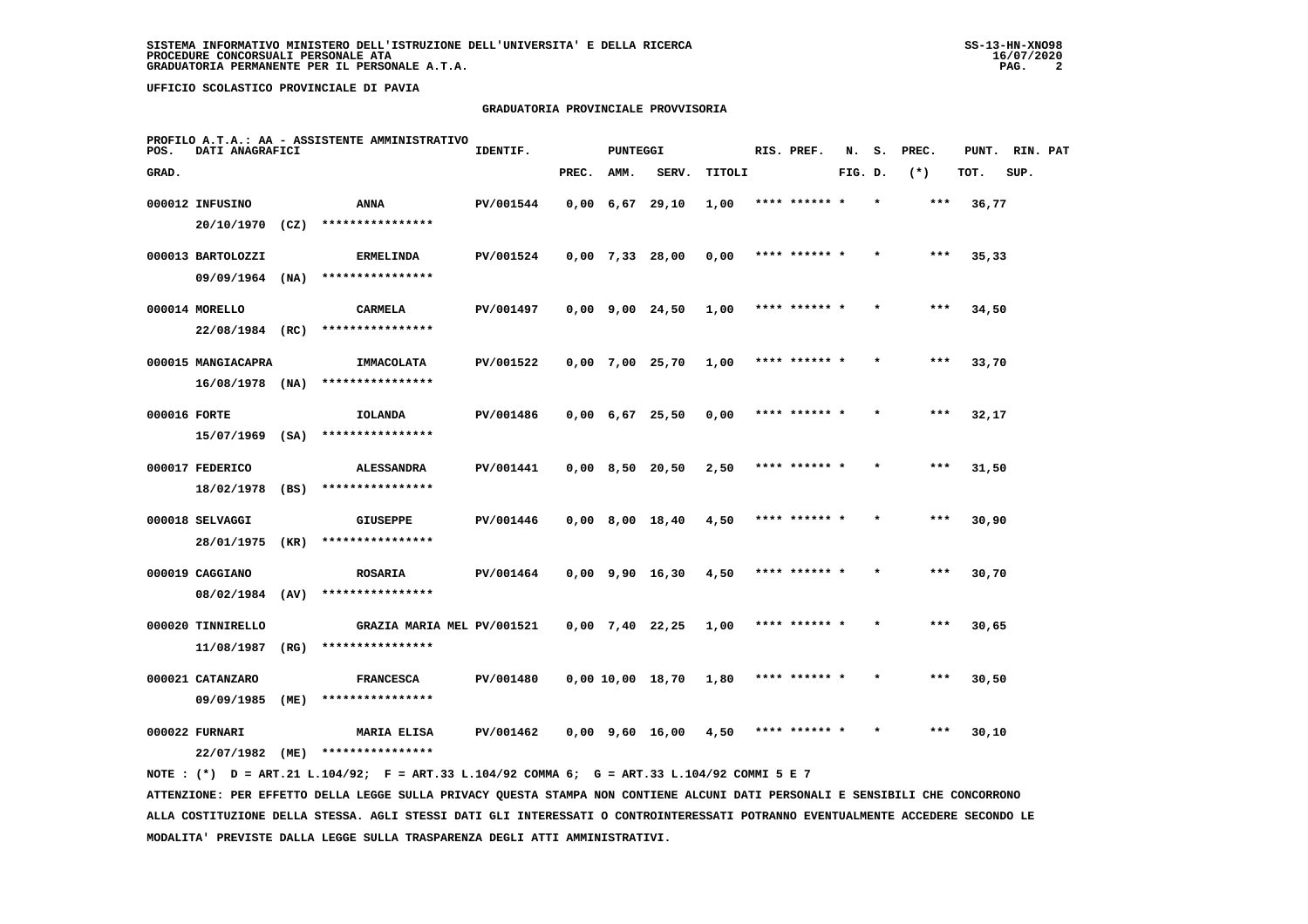### **GRADUATORIA PROVINCIALE PROVVISORIA**

| POS.  | DATI ANAGRAFICI    |      | PROFILO A.T.A.: AA - ASSISTENTE AMMINISTRATIVO | IDENTIF.  |       | <b>PUNTEGGI</b>       |                  |        | RIS. PREF.    | N.      | s.      | PREC. | PUNT.   | RIN. PAT |  |
|-------|--------------------|------|------------------------------------------------|-----------|-------|-----------------------|------------------|--------|---------------|---------|---------|-------|---------|----------|--|
| GRAD. |                    |      |                                                |           | PREC. | AMM.                  | SERV.            | TITOLI |               | FIG. D. |         | $(*)$ | TOT.    | SUP.     |  |
|       | 000023 MORAMARCO   |      | DOMIZIA                                        | PV/001492 |       | 0,00 10,00 17,90      |                  | 2,00   |               |         |         |       | 29,90   |          |  |
|       | 28/03/1978         | (BA) | ****************                               |           |       |                       |                  |        |               |         |         |       |         |          |  |
|       | 000024 SIMONETTI   |      | <b>FRANCESCO</b>                               | PV/001577 |       | $0,00$ 8,60 15,50     |                  | 5,30   | **** ****** * |         |         | ***   | 29,40   |          |  |
|       | 02/04/1983         | (CS) | ****************                               |           |       |                       |                  |        |               |         |         |       |         |          |  |
|       | 000025 INNARELLA   |      | <b>EMANUELA</b>                                | PV/001550 |       | $0,00$ 10,00 16,25    |                  | 3,00   | **** ****** * |         | $\star$ | ***   | 29,25   |          |  |
|       | 03/11/1986         | (NA) | ****************                               |           |       |                       |                  |        |               |         |         |       |         |          |  |
|       | 000026 RAPISARDA   |      | <b>TOMMASA</b>                                 | PV/001542 |       | $0,00$ 7,00 19,65     |                  | 2,50   | **** ****** * |         |         | ***   | 29,15   |          |  |
|       | 15/01/1973         | (CT) | ****************                               |           |       |                       |                  |        |               |         |         |       |         |          |  |
|       | 000027 CAPRIGLIONE |      | <b>GELSOMINA</b>                               | PV/001476 |       | 0,00 7,00 18,10       |                  | 3,50   | **** ****** * |         |         | ***   | 28,60   |          |  |
|       | $11/06/1972$ (AV)  |      | ****************                               |           |       |                       |                  |        |               |         |         |       |         |          |  |
|       | 000028 SECONDULFO  |      | LUCIA                                          | PV/001553 |       |                       | 0,00 10,00 13,75 | 4,50   | **** ****** * |         |         | $***$ | 28,25   |          |  |
|       | 30/11/1975         | (NA) | ****************                               |           |       |                       |                  |        |               |         |         |       |         |          |  |
|       | 000029 GAROFALO    |      | <b>ANNALISA</b>                                | PV/001513 |       | $0,00$ $9,40$ $14,70$ |                  | 4,00   |               |         |         | ***   | 28,10   |          |  |
|       | 26/07/1988 (PA)    |      | ****************                               |           |       |                       |                  |        |               |         |         |       |         |          |  |
|       | 000030 GAZZOLA     |      | LUCIA MARIA                                    | PV/001556 |       | $0,00$ $9,40$ $14,10$ |                  | 4,00   | **** ****** * |         |         | ***   | 27,50   |          |  |
|       | 16/04/1984 (PV)    |      | ****************                               |           |       |                       |                  |        |               |         |         |       |         |          |  |
|       | 000031 D'ECCLESIIS |      | <b>ANTONIETTA</b>                              | PV/001503 |       | $0,00$ 8,50 17,75     |                  | 1,00   | **** ****** * |         | $\star$ | ***   | 27,25 X |          |  |
|       | 10/02/1970         | (NA) | ****************                               |           |       |                       |                  |        |               |         |         |       |         |          |  |
|       | 000032 SCARPITTA   |      | <b>DANIELA</b>                                 | PV/001520 |       | $0,00$ 8,33 15,30     |                  | 3,00   | **** ****** * |         |         | ***   | 26,63   |          |  |
|       | 10/01/1980         | (CZ) | ****************                               |           |       |                       |                  |        |               |         |         |       |         |          |  |
|       | 000033 MASSARO     |      | <b>MARIA PREZIOSA</b>                          | PV/001551 |       | $0.00$ $9.50$ 13.60   |                  | 2,80   | **** ****** * |         |         | ***   | 25,90   |          |  |
|       | 13/06/1983         | (CE) | ****************                               |           |       |                       |                  |        |               |         |         |       |         |          |  |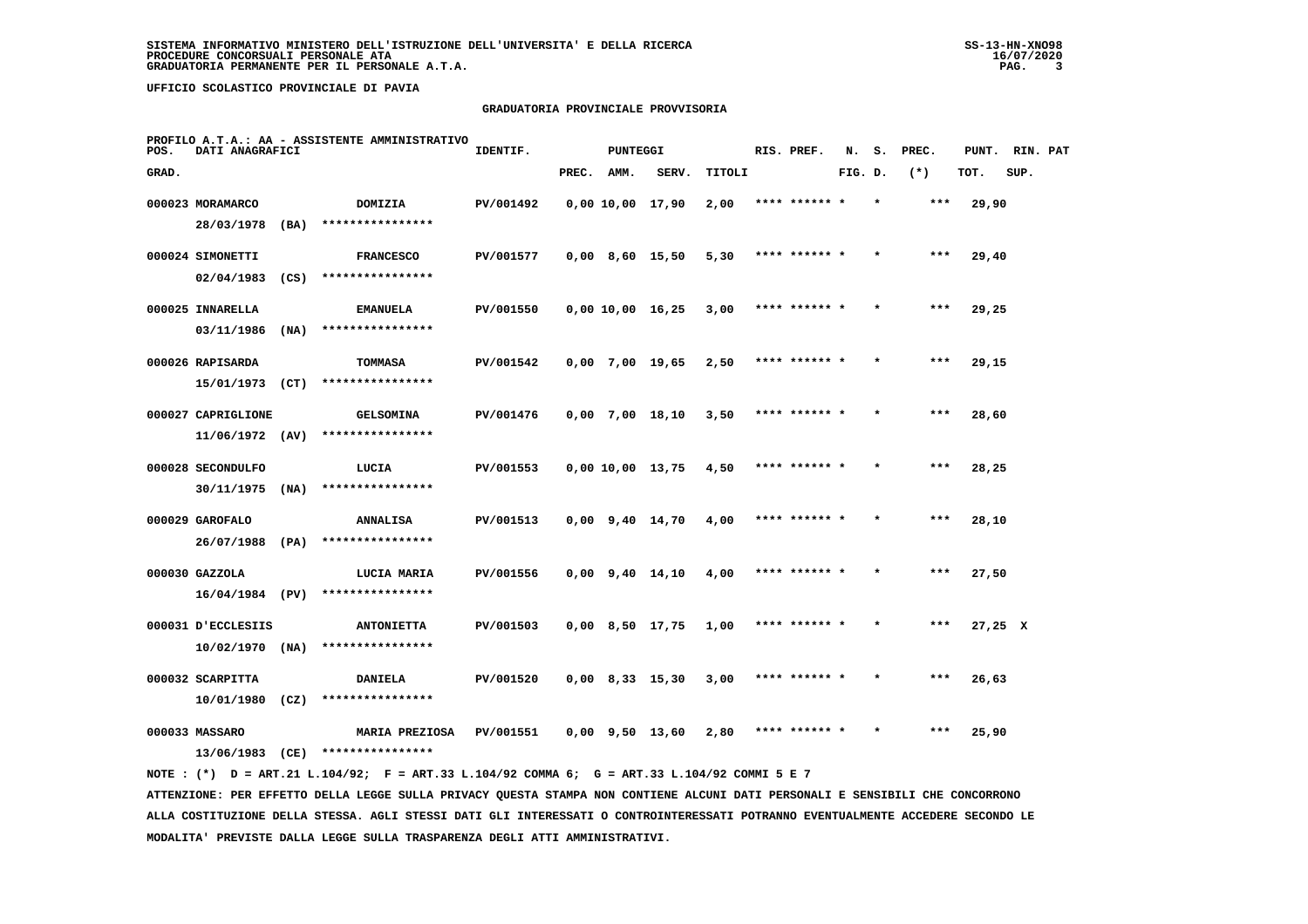# **GRADUATORIA PROVINCIALE PROVVISORIA**

| POS.          | DATI ANAGRAFICI   | PROFILO A.T.A.: AA - ASSISTENTE AMMINISTRATIVO | IDENTIF.                                                                                     |           | PUNTEGGI |      |                               | RIS. PREF. |               |         | N. S. PREC. | PUNT. RIN. PAT |         |      |  |
|---------------|-------------------|------------------------------------------------|----------------------------------------------------------------------------------------------|-----------|----------|------|-------------------------------|------------|---------------|---------|-------------|----------------|---------|------|--|
| GRAD.         |                   |                                                |                                                                                              |           | PREC.    | AMM. | SERV.                         | TITOLI     |               | FIG. D. |             | $(*)$          | TOT.    | SUP. |  |
|               | 000034 CHIRIATTI  |                                                | LUISA                                                                                        | PV/001479 |          |      | $0,00$ 8,67 13,00             | 4,00       | **** ****** * |         | $\star$     | $***$          | 25,67   |      |  |
|               | 27/04/1976        | (LE)                                           | ****************                                                                             |           |          |      |                               |            |               |         |             |                |         |      |  |
|               | 000035 TOSCANINI  |                                                | LAURA                                                                                        | PV/001491 |          |      | 0,00 7,80 13,80               | 4,00       | **** ****** * |         | $\star$     | $***$          | 25,60 X |      |  |
|               | 21/07/1981        | (PV)                                           | ****************                                                                             |           |          |      |                               |            |               |         |             |                |         |      |  |
| 000036 TROVO' |                   |                                                | <b>ADRIANA</b>                                                                               | PV/001514 |          |      | $0,00$ 6,50 13,00             | 4,00       | **** ****** * |         | $\star$     | $***$          | 23,50   |      |  |
|               | 16/04/1979        | (PV)                                           | ****************                                                                             |           |          |      |                               |            |               |         |             |                |         |      |  |
|               | 000037 PERCIVALLE |                                                | <b>LUCIANA</b>                                                                               | PV/001539 |          |      | $0,00$ 7,00 14,00             | 1,80       | **** ****** * |         | $\star$     | $***$          | 22,80   |      |  |
|               | 16/07/1964        | (PV)                                           | ****************                                                                             |           |          |      |                               |            |               |         |             |                |         |      |  |
|               | 000038 GULLOTTI   |                                                | <b>ADRIANO</b>                                                                               | PV/001527 |          |      | $0,00 \quad 6,00 \quad 13,50$ | 2,00       | **** ****** * |         | $\star$     | $***$          | 21,50   |      |  |
|               | 25/08/1966        | (RM)                                           | ****************                                                                             |           |          |      |                               |            |               |         |             |                |         |      |  |
|               |                   |                                                | NOTE : (*) D = ART.21 L.104/92; F = ART.33 L.104/92 COMMA 6; G = ART.33 L.104/92 COMMI 5 E 7 |           |          |      |                               |            |               |         |             |                |         |      |  |

 **ATTENZIONE: PER EFFETTO DELLA LEGGE SULLA PRIVACY QUESTA STAMPA NON CONTIENE ALCUNI DATI PERSONALI E SENSIBILI CHE CONCORRONO ALLA COSTITUZIONE DELLA STESSA. AGLI STESSI DATI GLI INTERESSATI O CONTROINTERESSATI POTRANNO EVENTUALMENTE ACCEDERE SECONDO LE MODALITA' PREVISTE DALLA LEGGE SULLA TRASPARENZA DEGLI ATTI AMMINISTRATIVI.**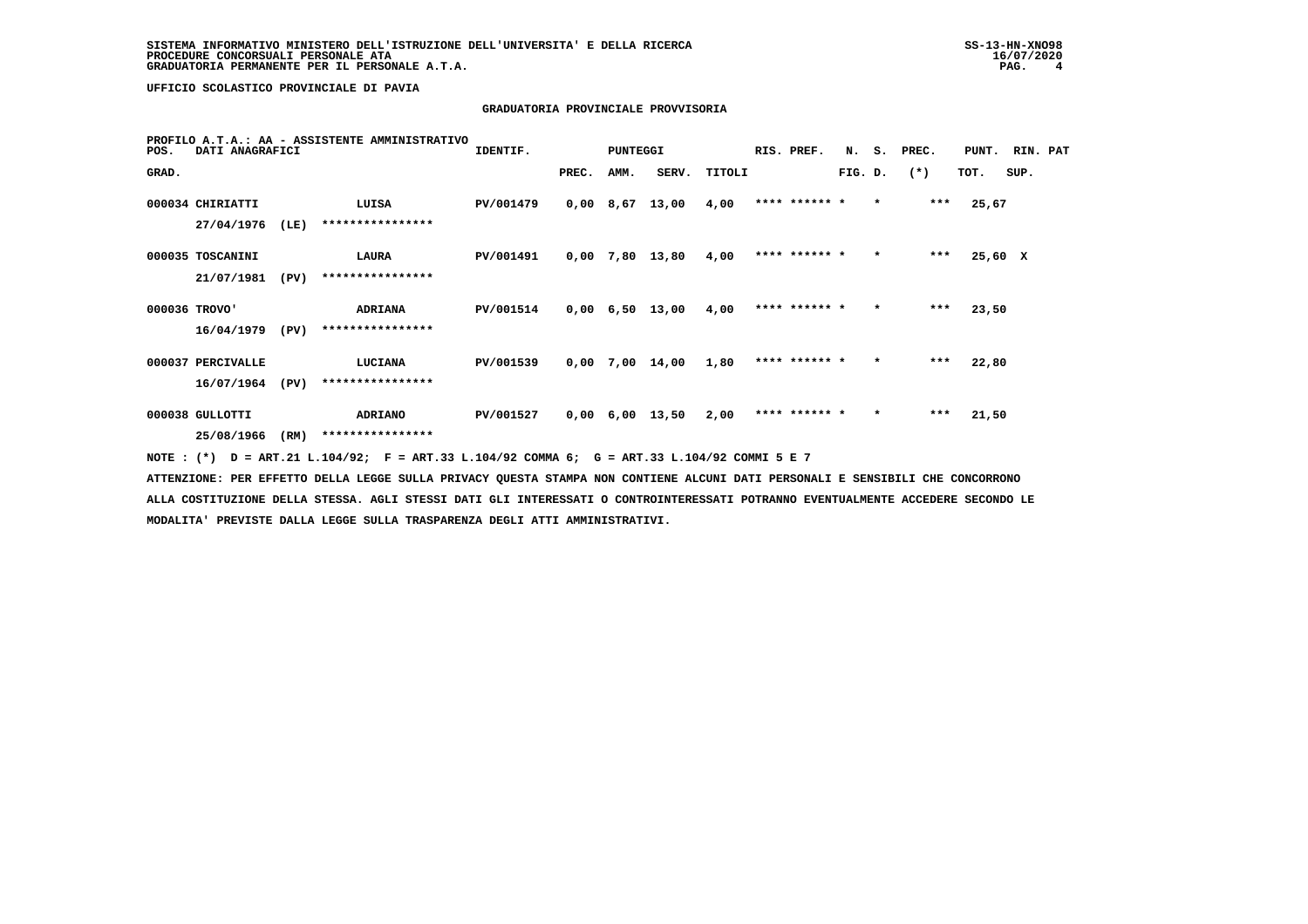### **GRADUATORIA PROVINCIALE PROVVISORIA**

| POS.  | DATI ANAGRAFICI    | PROFILO A.T.A.: AT - ASSISTENTE TECNICO                                                                                         | IDENTIF.                                      |            | <b>PUNTEGGI</b> |                                        |        | RIS. PREF.    | N.      | s.      | PREC. | PUNT. | RIN. PAT |  |
|-------|--------------------|---------------------------------------------------------------------------------------------------------------------------------|-----------------------------------------------|------------|-----------------|----------------------------------------|--------|---------------|---------|---------|-------|-------|----------|--|
| GRAD. |                    |                                                                                                                                 |                                               | PREC.      | AMM.            | SERV.                                  | TITOLI |               | FIG. D. |         | $(*)$ | тот.  | SUP.     |  |
|       | 000001 BRANDOLINI  | BARBARA                                                                                                                         | PV/000718                                     | 36,80 0,00 |                 | 0,00                                   | 0,00   | **** ****** * |         | $\star$ | ***   | 36,80 |          |  |
|       | 23/05/1977 (PV)    | ****************                                                                                                                | AREE DI LABORATORIO POSSEDUTE: AR26           |            |                 |                                        |        |               |         |         |       |       |          |  |
|       | 000002 CATENA      | KATIUSCIA                                                                                                                       | PV/000936                                     |            |                 | 35,70 0,00 0,00                        | 0,00   | **** ****** * |         | $\star$ | ***   | 35,70 |          |  |
|       | 06/08/1978 (PV)    | ****************                                                                                                                | AREE DI LABORATORIO POSSEDUTE: AR21           |            |                 |                                        |        |               |         |         |       |       |          |  |
|       | 000003 DI CUNTO    | <b>AMEDEO</b>                                                                                                                   | PV/001560                                     |            |                 | 0,00 9,00 17,80 1,80 **** ****** *     |        |               |         | $\star$ | ***   | 28,60 |          |  |
|       | 30/10/1976 (CS)    | ****************                                                                                                                | AREE DI LABORATORIO POSSEDUTE: AR23 AR28 AR38 |            |                 |                                        |        |               |         |         |       |       |          |  |
|       | 000004 FERRANTE    | CARMELA                                                                                                                         | PV/001518                                     |            |                 | 0,00 10,00 15,30 0,00                  |        | **** ****** * |         | $\star$ | ***   | 25,30 |          |  |
|       | 15/08/1972 (NA)    | ****************                                                                                                                | AREE DI LABORATORIO POSSEDUTE: AR02 AR08      |            |                 |                                        |        |               |         |         |       |       |          |  |
|       | 000005 FILIPPELLI  | <b>EUGENIA</b>                                                                                                                  | PV/001536                                     |            |                 | 0,00 8,00 17,00                        | 0,00   | **** ****** * |         | $\star$ | ***   | 25,00 |          |  |
|       | 10/05/1988 (CS)    | ****************                                                                                                                | AREE DI LABORATORIO POSSEDUTE: AR01 AR08      |            |                 |                                        |        |               |         |         |       |       |          |  |
|       | 000006 DEL VECCHIO | <b>MASSIMO</b>                                                                                                                  | PV/001319                                     |            |                 | 24,20 0,00 0,00                        | 0,00   | **** ****** * |         | $\star$ | ***   | 24,20 |          |  |
|       | 05/07/1973 (CE)    | ****************                                                                                                                | AREE DI LABORATORIO POSSEDUTE: AR23 AR28 AR38 |            |                 |                                        |        |               |         |         |       |       |          |  |
|       | 000007 RAPUANO     | <b>ANTONIO</b>                                                                                                                  | PV/001493                                     |            |                 | $0,00$ 8,50 15,40 0,00 **** ****** * * |        |               |         |         | ***   | 23,90 |          |  |
|       |                    | 12/01/1985 (BN) *************** AREE DI LABORATORIO POSSEDUTE: AR01 AR08                                                        |                                               |            |                 |                                        |        |               |         |         |       |       |          |  |
|       |                    | NOTE: (*) D = ART.21 L.104/92; F = ART.33 L.104/92 COMMA 6; G = ART.33 L.104/92 COMMI 5 E 7                                     |                                               |            |                 |                                        |        |               |         |         |       |       |          |  |
|       |                    | ATTENZIONE: PER EFFETTO DELLA LEGGE SULLA PRIVACY QUESTA STAMPA NON CONTIENE ALCUNI DATI PERSONALI E SENSIBILI CHE CONCORRONO   |                                               |            |                 |                                        |        |               |         |         |       |       |          |  |
|       |                    | ALLA COSTITUZIONE DELLA STESSA. AGLI STESSI DATI GLI INTERESSATI O CONTROINTERESSATI POTRANNO EVENTUALMENTE ACCEDERE SECONDO LE |                                               |            |                 |                                        |        |               |         |         |       |       |          |  |
|       |                    | MODALITA' PREVISTE DALLA LEGGE SULLA TRASPARENZA DEGLI ATTI AMMINISTRATIVI.                                                     |                                               |            |                 |                                        |        |               |         |         |       |       |          |  |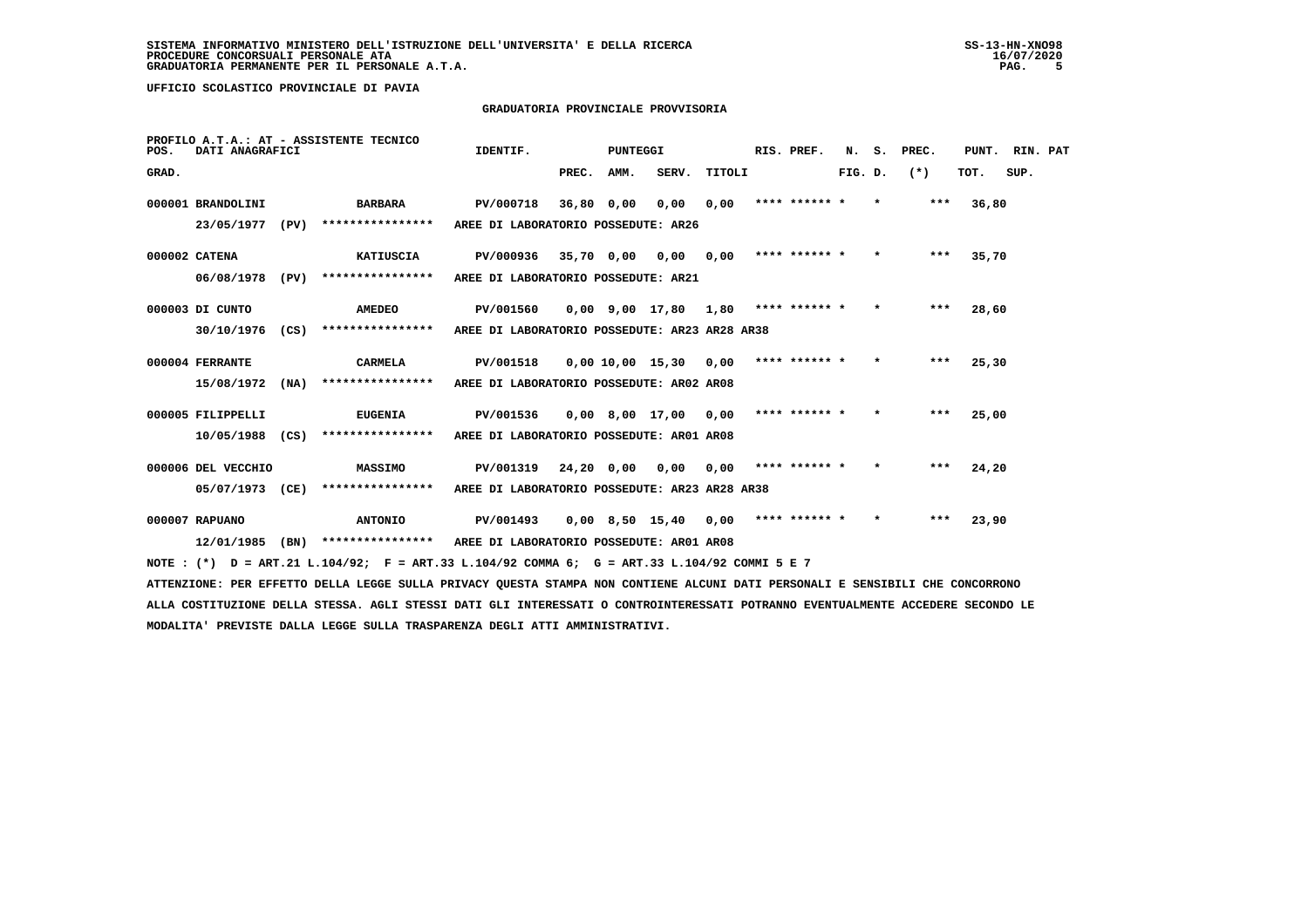### **GRADUATORIA PROVINCIALE PROVVISORIA**

| POS.  | DATI ANAGRAFICI               |      | PROFILO A.T.A.: CS - COLLABORATORE SCOLASTICO | IDENTIF.  |           | <b>PUNTEGGI</b> |                       |        | RIS. PREF.    | N.      | s.      | PREC. | PUNT. | RIN. PAT |  |
|-------|-------------------------------|------|-----------------------------------------------|-----------|-----------|-----------------|-----------------------|--------|---------------|---------|---------|-------|-------|----------|--|
| GRAD. |                               |      |                                               |           | PREC.     | AMM.            | SERV.                 | TITOLI |               | FIG. D. |         | $(*)$ | TOT.  | SUP.     |  |
|       | 000001 VIGORELLI              |      | <b>COLOMBA</b>                                | PV/001555 |           |                 | $0,00$ 2,00 73,35     | 0,00   | **** ****** * |         | $\star$ | ***   | 75,35 |          |  |
|       | 08/07/1960                    | (PV) | ****************                              |           |           |                 |                       |        |               |         |         |       |       |          |  |
|       | 000002 ZANGHI'                |      | <b>FRANCESCA</b>                              | PV/001554 |           |                 | $0,00$ 2,00 31,75     | 0,00   | **** ****** * |         |         | $***$ | 33,75 |          |  |
|       | 17/02/1980 (CT)               |      | ****************                              |           |           |                 |                       |        |               |         |         |       |       |          |  |
|       | 000003 MERLINI                |      | <b>PAOLA</b>                                  | PV/001470 |           |                 | $0,00$ 2,00 29,14     | 0,00   | **** ****** * |         |         | ***   | 31,14 |          |  |
|       | 19/04/1962 (PV)               |      | ****************                              |           |           |                 |                       |        |               |         |         |       |       |          |  |
|       | 000004 GULLA'                 |      | <b>STEFANIA</b>                               | PV/001481 |           |                 | $0,00$ 2,50 21,00     | 0,00   | **** ****** * |         |         | $***$ | 23,50 |          |  |
|       | 28/05/1971 (PV)               |      | ****************                              |           |           |                 |                       |        |               |         |         |       |       |          |  |
|       | 000005 ESPOSITO               |      | <b>LEOPOLDO</b>                               | PV/001170 | 20,550,00 |                 | 0,00                  | 0,00   | **** ****** * |         |         | $***$ | 20,55 |          |  |
|       | 05/06/1971                    | (NA) | ****************                              |           |           |                 |                       |        |               |         |         |       |       |          |  |
|       | 000006 LAMBERTI               |      | <b>FRANCESCO</b>                              | PV/001505 |           |                 | $0,00$ $3,50$ $16,75$ | 0,00   | **** ****** * |         |         | ***   | 20,25 |          |  |
|       | $11/12/1962$ (SA)             |      | ****************                              |           |           |                 |                       |        |               |         |         |       |       |          |  |
|       | 000007 MARAZZI                |      | CLAUDIO                                       | PV/001523 |           |                 | $0,00$ 2,00 17,50     | 0,00   | **** ******   |         |         | ***   | 19,50 |          |  |
|       | 11/03/1971 (PV)               |      | ****************                              |           |           |                 |                       |        |               |         |         |       |       |          |  |
|       | 000008 BRIVIO                 |      | <b>MARIA GIULIA</b>                           | PV/001450 |           |                 | $0,00$ 3,00 16,50     | 0,00   | **** ****** * |         |         | $***$ | 19,50 |          |  |
|       | 15/11/1967 (VC)               |      | ****************                              |           |           |                 |                       |        |               |         |         |       |       |          |  |
|       | 000009 SILINI                 |      | WANDA INES                                    | PV/001467 |           |                 | $0,00$ 2,00 17,50     | 0,00   | **** ****** * |         | $\star$ | $***$ | 19,50 |          |  |
|       | 03/08/1967                    | (PV) | ****************                              |           |           |                 |                       |        |               |         |         |       |       |          |  |
|       | 000010 ZAFFIGNANI             |      | GABRIELLA<br>****************                 | PV/001478 |           |                 | $0,00$ 3,00 16,35     | 0,00   | **** ****** * |         |         | ***   | 19,35 |          |  |
|       | 20/06/1962 (PC)               |      |                                               |           |           |                 |                       |        |               |         |         |       |       |          |  |
|       | 000011 SERAFINI<br>13/07/1970 | (PV) | <b>MARCO</b><br>****************              | PV/001515 |           |                 | $0,00$ $3,50$ $15,60$ | 0.00   | **** ****** * |         |         | ***   | 19,10 |          |  |
|       |                               |      |                                               |           |           |                 |                       |        |               |         |         |       |       |          |  |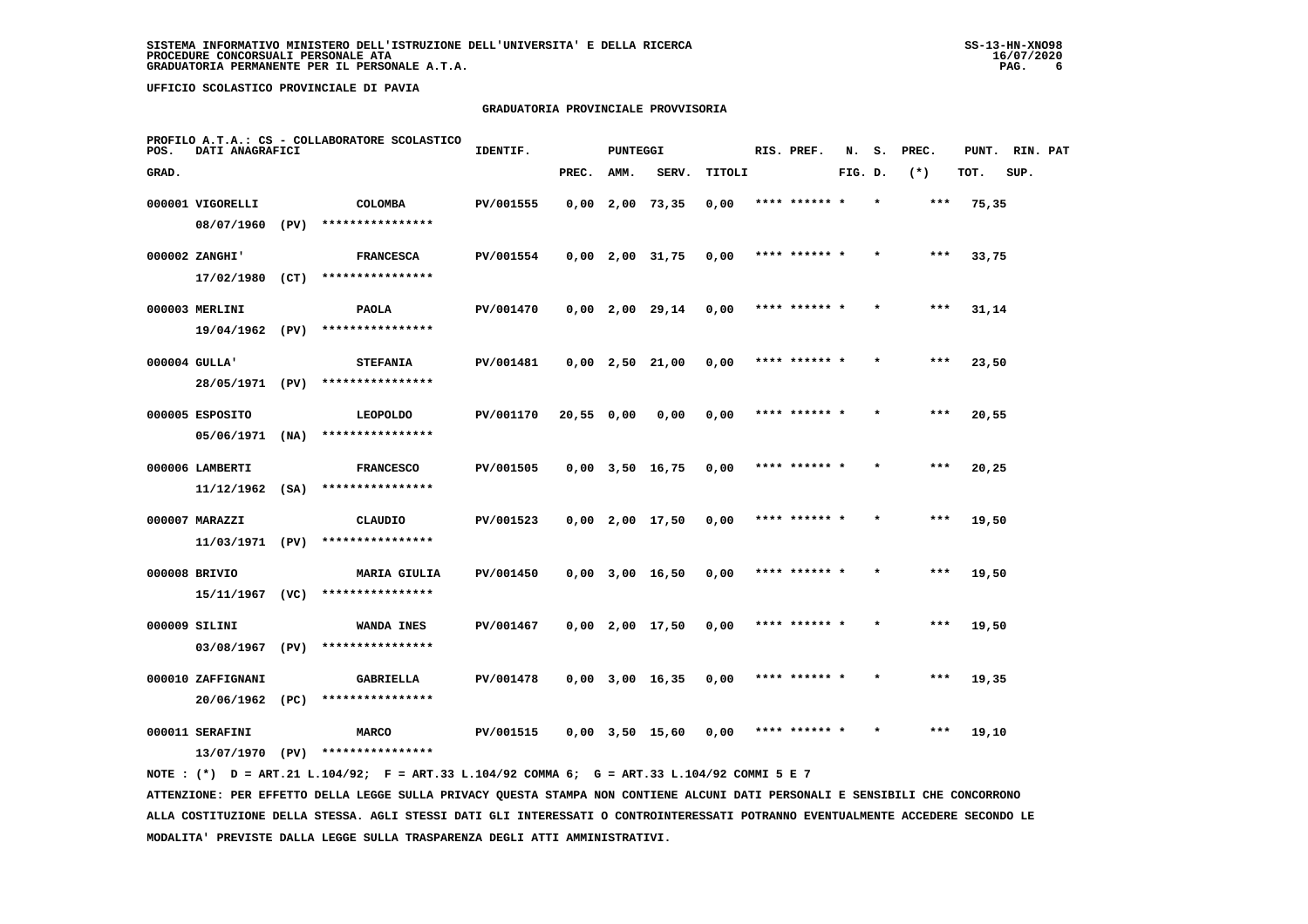### **GRADUATORIA PROVINCIALE PROVVISORIA**

| POS.        | DATI ANAGRAFICI                     | PROFILO A.T.A.: CS - COLLABORATORE SCOLASTICO        | IDENTIF.  |            | <b>PUNTEGGI</b> |                       |               | RIS. PREF.    | N.      | s.      | PREC. | PUNT. | RIN. PAT |  |
|-------------|-------------------------------------|------------------------------------------------------|-----------|------------|-----------------|-----------------------|---------------|---------------|---------|---------|-------|-------|----------|--|
| GRAD.       |                                     |                                                      |           | PREC.      | AMM.            | SERV.                 | <b>TITOLI</b> |               | FIG. D. |         | $(*)$ | TOT.  | SUP.     |  |
|             | 000012 LANFREDI<br>11/02/1971 (PV)  | CRISTINA<br>****************                         | PV/001495 |            |                 | $0.00$ $3.50$ 15.50   | 0,00          | **** ****** * |         | $\star$ | ***   | 19,00 |          |  |
|             | 000013 FIASCO                       | <b>CARMELO</b><br>$15/07/1965$ (SA) **************** | PV/001453 |            |                 | $0,00$ $3,50$ $15,50$ | 0,00          | **** ****** * |         |         | $***$ | 19,00 |          |  |
|             | 000014 SPALLA<br>02/08/1959 (PV)    | <b>MARIA MATILDE</b><br>****************             | PV/001516 |            |                 | $0,00$ $3,50$ $15,50$ | 0,00          | **** ****** * |         |         | ***   | 19,00 |          |  |
| 000015 TISA | 07/01/1956 (CL)                     | IGNAZIA<br>****************                          | PV/001509 |            |                 | $0,00$ $2,00$ $17,00$ | 0,00          | **** ****** * |         | $\star$ | $***$ | 19,00 |          |  |
|             | 000016 PADOVA<br>$14/08/1969$ (RG)  | <b>SANTINA</b><br>****************                   | PV/001559 |            |                 | $0,00$ $3,00$ $15,50$ | 0,00          | **** ****** * |         |         | ***   | 18,50 |          |  |
|             | 000017 MANCUSO<br>19/03/1990 (PV)   | VALENTINA MARIA PV/001448<br>****************        |           |            |                 | $0,00$ $3,50$ $15,00$ | 0,00          | **** ****** * |         |         | ***   | 18,50 |          |  |
|             | 000018 VELOTTO<br>$24/10/1971$ (NA) | ANNA GELSOMINA<br>****************                   | PV/001164 | 18,50 0,00 |                 | 0,00                  | 0,00          | **** ****** * |         |         | ***   | 18,50 |          |  |
|             | 000019 CALONI<br>29/07/1963 (PV)    | CINZIA<br>****************                           | PV/001483 |            |                 | 0,00 2,00 16,50       | 0,00          | **** ****** * |         |         | ***   | 18,50 |          |  |
|             | 000020 SAITTA<br>21/07/1988 (EN)    | <b>JESSICA</b><br>****************                   | PV/001452 |            |                 | $0,00$ $3,50$ $15,00$ | 0,00          | **** ****** * |         |         | $***$ | 18,50 |          |  |
|             | 000021 MOTISI                       | <b>MARIANNA</b><br>23/04/1971 (PA) ****************  | PV/001484 |            |                 | $0,00$ 2,00 16,50     | 0,00          | **** ****** * |         |         | ***   | 18,50 |          |  |
|             | 000022 RICCIO<br>$02/05/1986$ (NA)  | <b>RAFFAELE</b><br>****************                  | PV/001451 |            |                 | $0,00$ $3,50$ $14,60$ | 0,00          | **** ****** * |         |         | ***   | 18,10 |          |  |
|             |                                     |                                                      |           |            |                 |                       |               |               |         |         |       |       |          |  |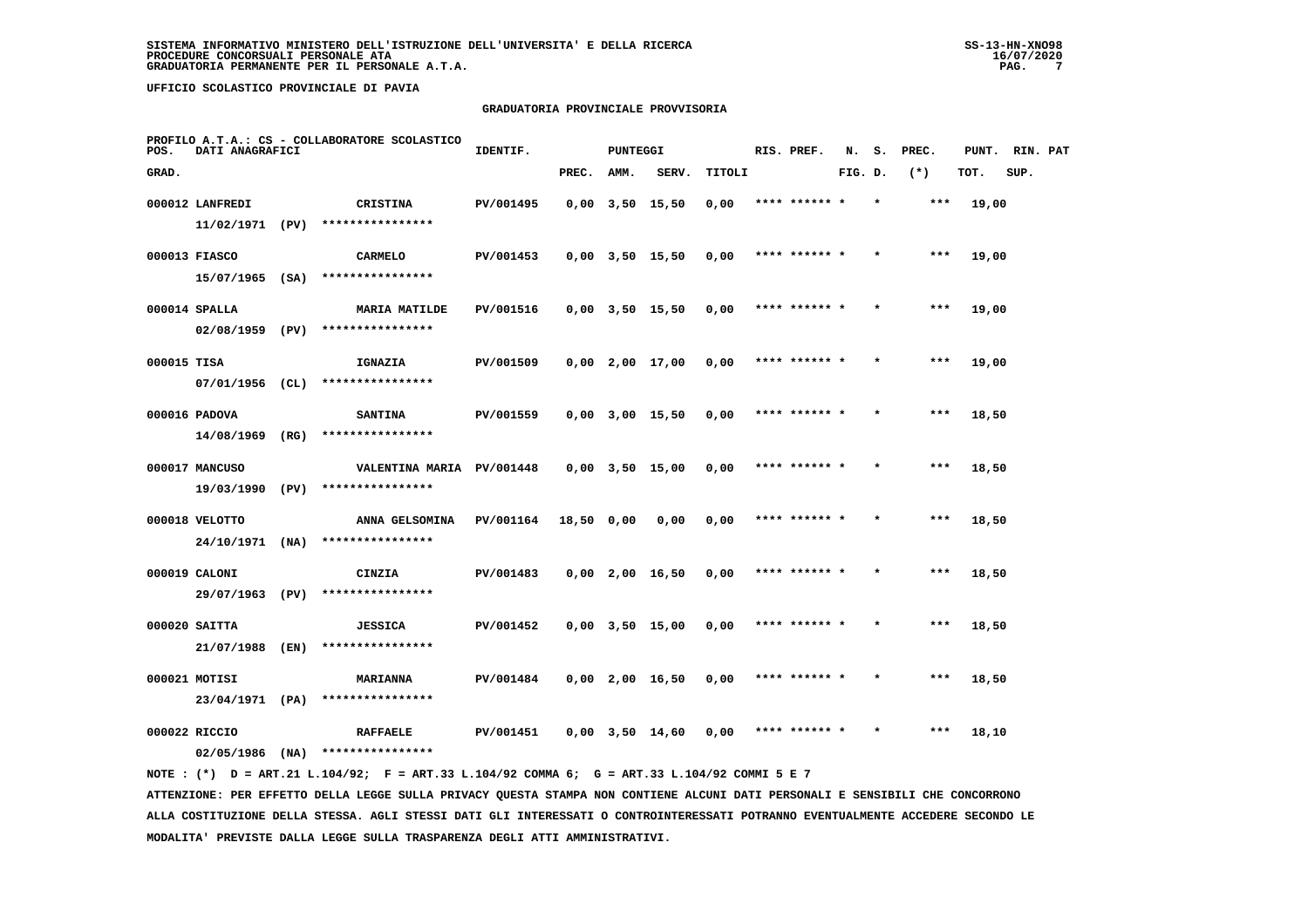### **GRADUATORIA PROVINCIALE PROVVISORIA**

| POS.         | DATI ANAGRAFICI    |      | PROFILO A.T.A.: CS - COLLABORATORE SCOLASTICO                                               | IDENTIF.        |            | <b>PUNTEGGI</b> |                       |        | RIS. PREF.    | N.      | s.      | PREC. | PUNT. | RIN. PAT |  |
|--------------|--------------------|------|---------------------------------------------------------------------------------------------|-----------------|------------|-----------------|-----------------------|--------|---------------|---------|---------|-------|-------|----------|--|
| GRAD.        |                    |      |                                                                                             |                 | PREC.      | AMM.            | SERV.                 | TITOLI |               | FIG. D. |         | $(*)$ | TOT.  | SUP.     |  |
|              | 000023 BRIZZI      |      | <b>GIUSEPPE</b>                                                                             | PV/001469       |            |                 | $0,00$ 2,00 16,00     | 0,00   | **** ****** * |         | $\star$ | ***   | 18,00 |          |  |
|              | 24/12/1983 (RC)    |      | ****************                                                                            |                 |            |                 |                       |        |               |         |         |       |       |          |  |
|              | 000024 DELL'AQUILA |      | <b>KATIA</b>                                                                                | PV/001531       |            |                 | $0,00$ $3,50$ $14,50$ | 0,00   | **** ****** * |         |         | $***$ | 18,00 |          |  |
|              | $02/02/1984$ (NA)  |      | ****************                                                                            |                 |            |                 |                       |        |               |         |         |       |       |          |  |
|              | 000025 TORUCCI     |      | <b>ANGELA</b>                                                                               | PV/001506       |            |                 | $0.00$ $2.00$ $16.00$ | 0,00   | **** ****** * |         |         | $***$ | 18,00 |          |  |
|              | 15/01/1961 (NA)    |      | ****************                                                                            |                 |            |                 |                       |        |               |         |         |       |       |          |  |
|              | 000026 ROCCHETTI   |      | TIZIANA                                                                                     | PV/001029       | 18,00 0,00 |                 | 0,00                  | 0,00   | **** ******   |         |         | ***   | 18,00 |          |  |
|              | 04/01/1968 (CS)    |      | ****************                                                                            |                 |            |                 |                       |        |               |         |         |       |       |          |  |
|              | 000027 FERRARI     |      | <b>MARCO</b>                                                                                | PV/001498       |            |                 | $0,00$ $3,50$ $14,50$ | 0,00   | **** ****** * |         |         | ***   | 18,00 |          |  |
|              | 21/10/1960 (PV)    |      | ****************                                                                            |                 |            |                 |                       |        |               |         |         |       |       |          |  |
|              | 000028 DE MARIA    |      | <b>GIUSEPPE</b>                                                                             | PV/001488       |            |                 | $0,00$ $3,50$ $14,50$ | 0,00   | **** ****** * |         |         | ***   | 18,00 |          |  |
|              | $06/10/1986$ (SA)  |      | ****************                                                                            |                 |            |                 |                       |        |               |         |         |       |       |          |  |
|              | 000029 BATTIATO    |      | <b>NATALINA</b>                                                                             | LAURA PV/001466 |            |                 | $0,00$ 2,00 15,95     | 0,00   | **** ****** * |         |         | $***$ | 17,95 |          |  |
|              | 25/12/1971 (CT)    |      | ****************                                                                            |                 |            |                 |                       |        |               |         |         |       |       |          |  |
|              | 000030 LO IACONO   |      | <b>DANIELE</b>                                                                              | PV/001507       |            |                 | $0,00$ $3,00$ $14,80$ | 0,00   | **** ****** * |         |         | ***   | 17,80 |          |  |
|              | 16/08/1983         | (CT) | ****************                                                                            |                 |            |                 |                       |        |               |         |         |       |       |          |  |
|              | 000031 CATALDO     |      | <b>VALENTINA</b>                                                                            | PV/001562       |            |                 | $0,00$ $3,50$ $14,20$ | 0,00   | **** ****** * |         |         | ***   | 17,70 |          |  |
|              | 24/02/1982         | (RM) | ****************                                                                            |                 |            |                 |                       |        |               |         |         |       |       |          |  |
| 000032 BOEM  |                    |      | ELISABETH ERIKA PV/001552                                                                   |                 |            |                 | $0,00$ $3,50$ $14,20$ | 0,00   | **** ****** * |         |         | ***   | 17,70 |          |  |
|              | 21/12/1988 (PV)    |      | ****************                                                                            |                 |            |                 |                       |        |               |         |         |       |       |          |  |
| 000033 SUSCA |                    |      | <b>SIMONE</b>                                                                               | PV/001461       |            |                 | 0,00 3,50 14,10       | 0,00   | **** ****** * |         |         | ***   | 17,60 |          |  |
|              |                    |      | $13/05/1982$ (BA) ****************                                                          |                 |            |                 |                       |        |               |         |         |       |       |          |  |
|              |                    |      | NOTE: (*) D = ART.21 L.104/92; F = ART.33 L.104/92 COMMA 6; G = ART.33 L.104/92 COMMI 5 E 7 |                 |            |                 |                       |        |               |         |         |       |       |          |  |

 **ATTENZIONE: PER EFFETTO DELLA LEGGE SULLA PRIVACY QUESTA STAMPA NON CONTIENE ALCUNI DATI PERSONALI E SENSIBILI CHE CONCORRONO ALLA COSTITUZIONE DELLA STESSA. AGLI STESSI DATI GLI INTERESSATI O CONTROINTERESSATI POTRANNO EVENTUALMENTE ACCEDERE SECONDO LE MODALITA' PREVISTE DALLA LEGGE SULLA TRASPARENZA DEGLI ATTI AMMINISTRATIVI.**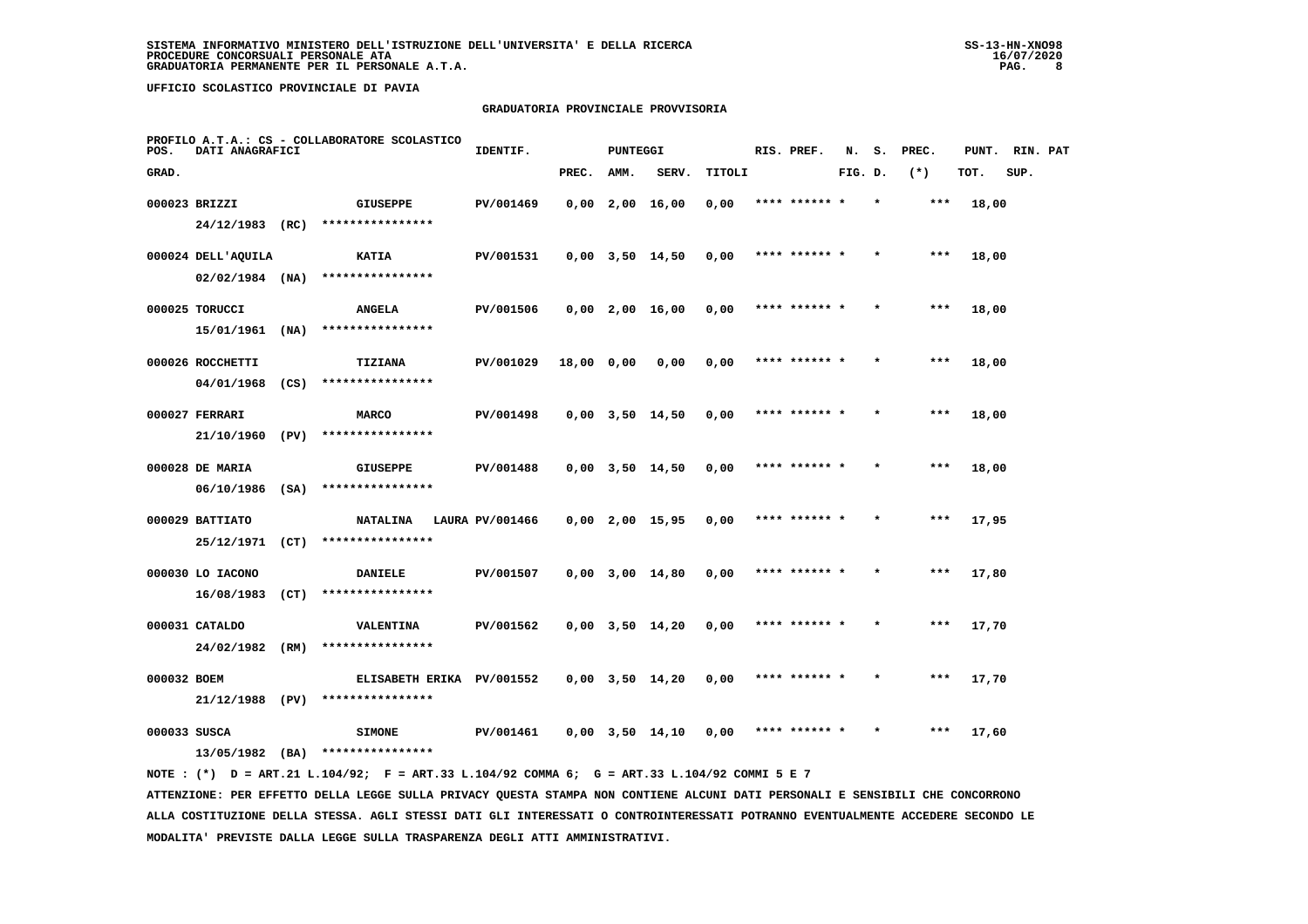### **GRADUATORIA PROVINCIALE PROVVISORIA**

| POS.  | DATI ANAGRAFICI                      |      | PROFILO A.T.A.: CS - COLLABORATORE SCOLASTICO  | IDENTIF.  |       | <b>PUNTEGGI</b> |                       |        | RIS. PREF.    | N.      | s. | PREC. | PUNT. | RIN. PAT |  |
|-------|--------------------------------------|------|------------------------------------------------|-----------|-------|-----------------|-----------------------|--------|---------------|---------|----|-------|-------|----------|--|
| GRAD. |                                      |      |                                                |           | PREC. | AMM.            | SERV.                 | TITOLI |               | FIG. D. |    | $(*)$ | TOT.  | SUP.     |  |
|       | 000034 CECERE<br>19/08/1988 (CE)     |      | <b>FRANCESCO</b><br>****************           | PV/001500 |       |                 | $0,00$ $3,50$ $14,10$ | 0,00   | **** ****** * |         |    | ***   | 17,60 |          |  |
|       | 000035 CICERO                        |      | <b>ANGELICA</b>                                | PV/001485 |       |                 | $0,00$ 2,00 15,54     | 0,00   | **** ****** * |         |    | $***$ | 17,54 |          |  |
|       | 27/06/1989<br>000036 CIRILLO         | (ME) | ****************<br><b>FILOMENA</b>            | PV/001489 |       |                 | $0,00$ 2,00 15,50     | 0,00   | **** ****** * |         |    | ***   | 17,50 |          |  |
|       | 27/02/1961 (CS)                      |      | ****************                               |           |       |                 |                       |        |               |         |    |       |       |          |  |
|       | 000037 AGNELLO<br>22/09/1995         | (RG) | <b>PASQUALE</b><br>****************            | PV/001463 |       |                 | $0,00$ $3,50$ $14,00$ | 0,00   | **** ****** * |         |    | ***   | 17,50 |          |  |
|       | 000038 FERRARO                       |      | <b>ANTONINO</b>                                | PV/001449 |       |                 | $0,00$ $3,50$ $14,00$ | 0,00   | **** ****** * |         |    | $***$ | 17,50 |          |  |
|       | 18/10/1989 (PA)<br>000039 CARBONELLO |      | ****************<br>CONCETTA ADRIANA PV/001541 |           |       |                 | $0,00$ 2,00 15,15     | 0,00   | **** ****** * |         |    | $***$ | 17,15 |          |  |
|       | 04/06/1972 (PV)<br>000040 VOLPI      |      | ****************<br>ELENA MARIA                | PV/001490 |       |                 | $0,00$ 2,00 15,00     | 0,00   | **** ****** * |         |    | ***   | 17,00 |          |  |
|       | 26/11/1972 (PV)                      |      | ****************                               |           |       |                 |                       |        |               |         |    |       |       |          |  |
|       | 000041 TERRANOVA<br>18/01/1973       | (RG) | GIUSEPPE<br>****************                   | PV/001487 |       |                 | $0.00$ $3.00$ $13.60$ | 0,00   | **** ****** * |         |    | $***$ | 16,60 |          |  |
|       | 000042 TRIMBOLI                      |      | <b>MARIA ANTONIA</b>                           | PV/001474 |       |                 | $0,00$ $3,50$ $13,00$ | 0,00   | **** ****** * |         |    | ***   | 16,50 |          |  |
|       | 12/09/1956<br>000043 PETRUCCI        | (RC) | ****************<br><b>MARIA</b>               | PV/001496 |       |                 | $0,00$ 2,00 14,20     | 0,00   | **** ****** * |         |    | $***$ | 16,20 |          |  |
|       | 13/12/1965                           | (NA) | ****************                               |           |       |                 |                       |        |               |         |    |       |       |          |  |
|       | 000044 MARVULLI<br>08/06/1984        | (MI) | <b>VALENTINA</b><br>****************           | PV/001526 |       |                 | $0,00$ $3,50$ $12,50$ | 0,00   | **** ****** * |         |    | ***   | 16,00 |          |  |
|       |                                      |      |                                                |           |       |                 |                       |        |               |         |    |       |       |          |  |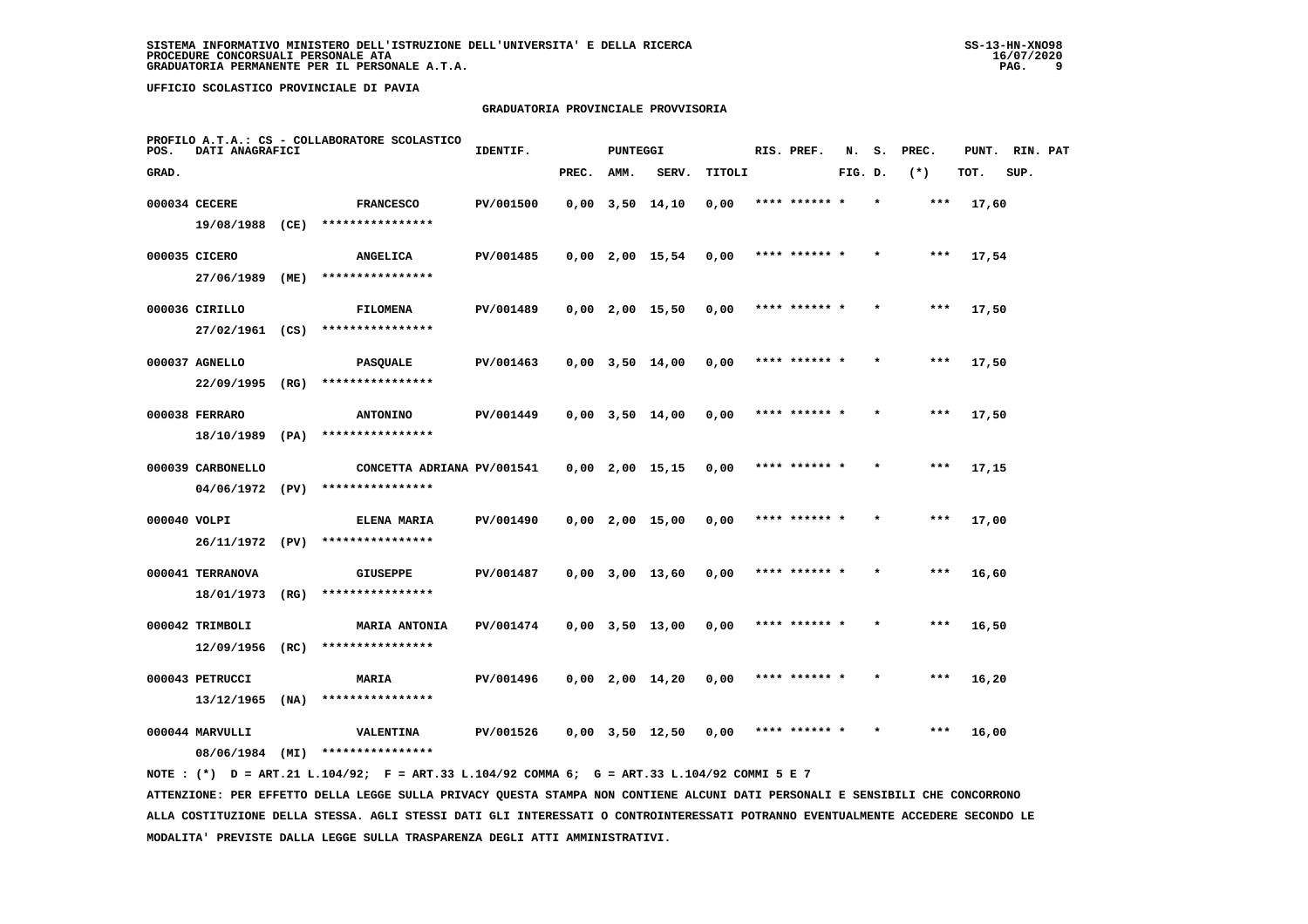### **GRADUATORIA PROVINCIALE PROVVISORIA**

| POS.         | DATI ANAGRAFICI    |      | PROFILO A.T.A.: CS - COLLABORATORE SCOLASTICO                                               | IDENTIF.  |              | <b>PUNTEGGI</b> |                               |        | RIS. PREF.    | N.      | s.      | PREC. | PUNT.   | RIN. PAT |  |
|--------------|--------------------|------|---------------------------------------------------------------------------------------------|-----------|--------------|-----------------|-------------------------------|--------|---------------|---------|---------|-------|---------|----------|--|
| GRAD.        |                    |      |                                                                                             |           | PREC.        | AMM.            | SERV.                         | TITOLI |               | FIG. D. |         | $(*)$ | TOT.    | SUP.     |  |
|              | 000045 BISTAFFA    |      | LAURA                                                                                       | PV/001477 |              |                 | $0,00$ $3,50$ $12,50$         | 0,00   | **** ****** * |         | $\star$ | $***$ | 16,00   |          |  |
|              | 29/06/1989         | (PV) | ****************                                                                            |           |              |                 |                               |        |               |         |         |       |         |          |  |
|              | 000046 DI GRAZIA   |      | <b>ROSA</b>                                                                                 | PV/001468 |              |                 | $0,00$ 2,00 14,00             | 0,00   | **** ****** * |         |         | $***$ | 16,00   |          |  |
|              | 01/07/1980         | (CE) | ****************                                                                            |           |              |                 |                               |        |               |         |         |       |         |          |  |
|              | 000047 BONVENTO    |      | LORENA                                                                                      | PV/001529 |              |                 | $0.00 \quad 2.00 \quad 14.00$ | 0,00   | **** ****** * |         |         | $***$ | 16,00 X |          |  |
|              | 02/03/1961 (PV)    |      | ****************                                                                            |           |              |                 |                               |        |               |         |         |       |         |          |  |
| 000048 NIOLA |                    |      | <b>SIMONA</b>                                                                               | PV/001475 |              |                 | $0.00 \t 0.00 \t 13.00$       | 0,00   | **** ******   |         |         | ***   | 16,00   |          |  |
|              | $03/07/1984$ (NA)  |      | ****************                                                                            |           |              |                 |                               |        |               |         |         |       |         |          |  |
|              | 000049 BELLAVIA    |      | MAURIZIO                                                                                    | PV/001447 |              |                 | $0,00$ 2,00 13,60             | 0,00   | **** ****** * |         |         | $***$ | 15,60   |          |  |
|              | 20/06/1979         | (AG) | ****************                                                                            |           |              |                 |                               |        |               |         |         |       |         |          |  |
|              | 000050 CAPOLUPO    |      | <b>GIUSEPPE</b>                                                                             | PV/001543 |              |                 | $0,00$ $3,50$ $12,05$         | 0,00   | **** ****** * |         |         | ***   | 15,55   |          |  |
|              | 22/03/1982         | (CS) | ****************                                                                            |           |              |                 |                               |        |               |         |         |       |         |          |  |
|              | 000051 MANGIONE    |      | <b>FRANCESCO</b>                                                                            | PV/001576 |              |                 | $0,00$ 2,00 13,50             | 0,00   | **** ****** * |         |         | $***$ | 15,50   |          |  |
|              | 02/07/1979         | (AG) | ****************                                                                            |           |              |                 |                               |        |               |         |         |       |         |          |  |
|              | 000052 SCHIPANI    |      | <b>SERAFINA</b>                                                                             | PV/001538 |              |                 | $0,00$ 2,50 13,00             | 0,00   | **** ****** * |         |         | ***   | 15,50   |          |  |
|              | 23/01/1979         | (KR) | ****************                                                                            |           |              |                 |                               |        |               |         |         |       |         |          |  |
|              | 000053 CIARALLO    |      | <b>MARIA ANTONIA</b>                                                                        | PV/000858 | 14,90 0,00   |                 | 0,00                          | 0,00   | **** ****** * |         |         | ***   | 14,90   |          |  |
|              | 28/02/1974 (PV)    |      | ****************                                                                            |           |              |                 |                               |        |               |         |         |       |         |          |  |
|              | 000054 PONTORIERO  |      | PASQUALE CEASAR PV/001030                                                                   |           | $14,30$ 0,00 |                 | 0,00                          | 0,00   | **** ****** * |         |         | ***   | 14,30   |          |  |
|              | 08/11/1964 (EE)    |      | ****************                                                                            |           |              |                 |                               |        |               |         |         |       |         |          |  |
|              | 000055 VENTICINQUE |      | <b>DANIELA</b>                                                                              | PV/001558 |              |                 | $0,00$ 2,50 11,50             | 0,00   | **** ****** * |         |         | ***   | 14,00   |          |  |
|              | 28/09/1977 (EN)    |      | ****************                                                                            |           |              |                 |                               |        |               |         |         |       |         |          |  |
|              |                    |      | NOTE: (*) D = ART.21 L.104/92; F = ART.33 L.104/92 COMMA 6; G = ART.33 L.104/92 COMMI 5 E 7 |           |              |                 |                               |        |               |         |         |       |         |          |  |

 **ATTENZIONE: PER EFFETTO DELLA LEGGE SULLA PRIVACY QUESTA STAMPA NON CONTIENE ALCUNI DATI PERSONALI E SENSIBILI CHE CONCORRONO ALLA COSTITUZIONE DELLA STESSA. AGLI STESSI DATI GLI INTERESSATI O CONTROINTERESSATI POTRANNO EVENTUALMENTE ACCEDERE SECONDO LE MODALITA' PREVISTE DALLA LEGGE SULLA TRASPARENZA DEGLI ATTI AMMINISTRATIVI.**